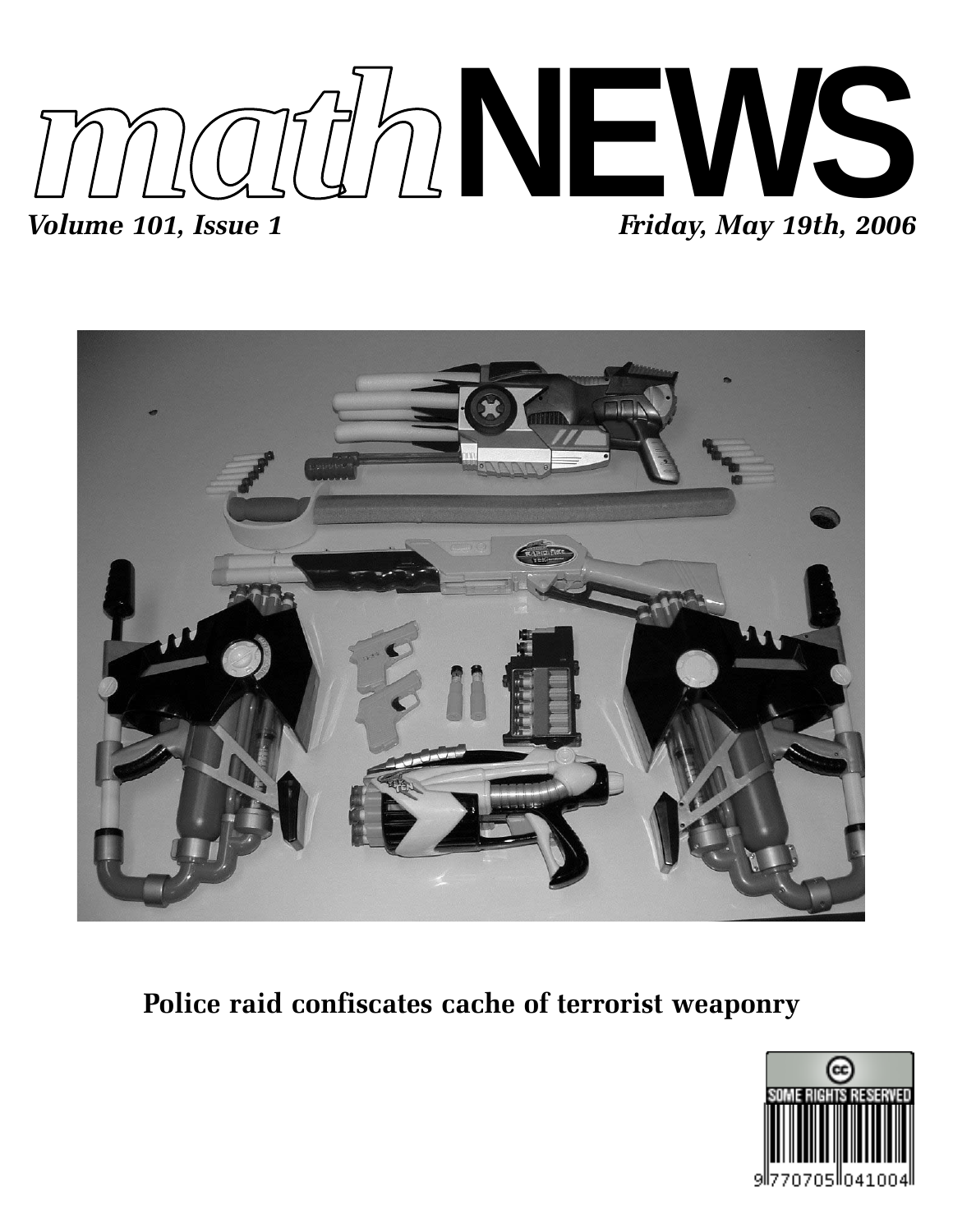# *look***AHEAD**

| mathNEWS                   |                                           |
|----------------------------|-------------------------------------------|
| May 19                     | Issue #1 escorted out                     |
| May 29                     | Production Night #1                       |
|                            | 6:30PM, MathSoc (MC3038)                  |
|                            | All welcome!                              |
| June 2                     | Issue #2 pleads innocence                 |
| <b>Math Faculty</b>        |                                           |
| May 19                     | Drop, no penalty period ends              |
| May 22                     | University holiday                        |
| June 12                    | Fall enrollment appointments begin        |
| June 16                    | Last day for 50% tuition refund           |
| June 23                    | Drop, penalty 1 (WD) period ends          |
| July 3                     | University holiday                        |
| July 25                    | Lectures end                              |
| <b>MathSoc</b>             |                                           |
| $\overline{\text{May }23}$ | C&D BBQs begin T/Th                       |
| May 24                     | Cove Night, 7PM                           |
| Thursdays                  | Movie Nights                              |
| <b>CECS</b>                |                                           |
| May 25                     | Interviews begin                          |
| June 9                     | First ranking cycle                       |
|                            | <b>Student Awards &amp; Financial Aid</b> |
| May 30                     | Spring only OSAP deadline                 |
| June 11                    | OSAP appeals deadline                     |
| June 15                    | Recommended submission date               |
|                            | for Fall OSAP applications                |
| June 15                    | Bursary application deadline              |
| July 12                    | Confirmation of Enrollment deadline       |
| <b>Misc</b>                |                                           |
| $\overline{\text{May}} 22$ | Victoria Day                              |
| May 26                     | Scunt                                     |
| July 1                     | Canada Day                                |
|                            |                                           |

Why don't we take the teeth out of evil - or the syphilis out of it? Burris, PSYCH 232

[Talking about right-of-way at intersections] This shows us that politicians, you know, the ones who make up the rules, they don't know anything about concurrency.

Buhr, CS 343

### **ISSN 0705—0410**

*math*NEWS is normally a fortnightly publication funded by and responsible to the undergraduate math students of the University of Waterloo, as represented by the Mathematics Society of the University of Waterloo, hereafter referred to as MathSoc. *math*NEWS is editorially independent of MathSoc. Content is the responsibility of the *math*NEWS editors; however, any opinions expressed herein are those of the authors and not necessarily those of MathSoc or *math*NEWS. Current and back issues of *math*NEWS are available electronically via the World Wide Web at http:// www.mathnews.uwaterloo.ca/. Send your correspondence to: *math*NEWS, MC3046, University of Waterloo, 200 University Ave. W., Waterloo, Ontario, Canada, N2L 3G1, or to userid mathnews@student.math.uwaterloo.ca on the Internet.

This work is licensed under the Creative Commons Attribution-NonCommercial-NoDerivs License. To view a copy of this license, visit http:/ /creativecommons.org/licenses/by-nc-nd/2.0/ca/ or send a letter to Creative Commons, 559 Nathan Abbott Way, Stanford, California 94305, USA. Terms may be renegotiated by contacting the editor(s).

#### The editor(s): Emerald and Chris

## **mastHEAD**

*Even better than Mana Drain!*

Ah, the new term. Full of sun, warm weather, and rippingly drunk barbeques. Campus is only half as crouded as usual, because all those arts kids went home or got jobs or whatever arts people do when they're not complaining about their workload. Just for reference, their workload is equivalent to *one* of my *firstyear* classes. "OMG, I have to color in Pooh Bear *and* piglet, and it's due in a month!" These people wouldn't know work if I beat them with my 130 page software requirements specification document.

But enough ranting about the lesser peoples of UW, it's time for the only part of the mastHEAD that people actally read, the mastHEAD question!estion!estion!stion!ion!: what do you think we should rename Nintendo's new console?

Half-Pint (Nintendo PGUM - Please Give Us Money), π (Floyd), Math.random() (Uhh, I don't know, something colorful); Angelo (Reloaded, Revolution, or Anintendo); Beatlemaniac (Nintendo Gonad and Strife); Dans (wheeeeeeeee!!!1!eleventyone); Eric (The tiny box of awesome)

> SheepNinEd (Just cut out the innuendo and call it the Nintendo Urine)

StatsEd (Mariomachine. After all, they use their flagship characters for everything else)

# **Relic Removed**

Recently, the auxiliary tap to the sink in the  $3<sup>rd</sup>$  floor MC men's washroom at the South-East corner was removed. This tap was originally installed (on MathSoc's dime) in the mid 1970's to allow the fledgling Math Coffee and Donut stand a place to wash out their coffee pots, rather than having to do it under the pitiful shower spray otherwise used to wash hands.

With the loss of the tap, male Mathies no longer have an easy way to obtain water at a reasonable level of flow for various sorts of activities, like filling buckets.

At least the C&D has a real sink now.

A Mathie Historian

# **Lost Something?**

Then gather a team and join in this term's Engineering Scavenger Hunt! This term it is being run by us mathies (since we won last fall). It's next Friday, May 26<sup>th</sup>, and the theme is those stories you loved as a kid - Fairy Tales! It is a 24 hour romp around campus full of puzzles, games, and sleep deprivation. Look for posters to find out how your team can sign up and join in the fun. Hope to see you there!

Math.random()

# **Keep a Lab to Yourself**

*Tried, Tested, and True Method*

If you want to deter people from using a lab, when they walk in, call over to them, "Hey! Write for *math*NEWS with us!" They'll probably turn and run.

It "worked" for us. :-(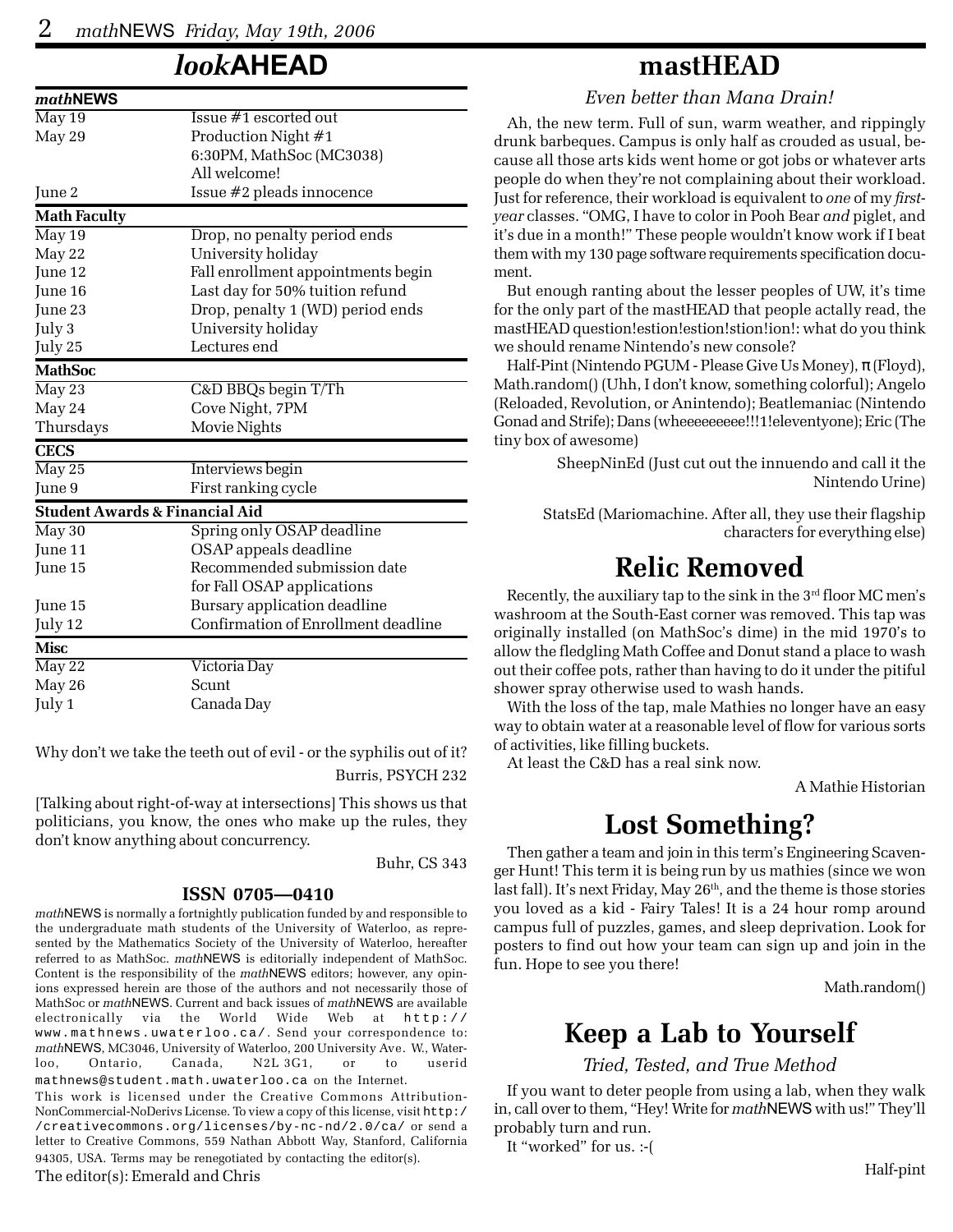## **Prez Sez**

Hello and welcome to another term at UW! I hope you all had a successful term this winter, be it in school or at a job. I would like to make a couple of announcements and introduce you to your executives for this term.

Kaitlyn Holman is your VP-Activities and Services. She'll be responsible for running events this term. She's got a lot of plans, so make sure you watch the stairwells and the third floor for posters. In particular, Cove Night is coming soon! If you want to help out, email her at vpas@mathsoc.uwaterloo.ca. In fact, if you like making and hanging posters and playing with paint, MathSoc is still looking for a Publicity Director to help keep students informed about our events and services. Please email Kaitlyn with your contact information and a few words on why you'd enjoy advertising for us.

As VP-Finances, Michelle Kinsella will be taking care of money matters in the Society, making sure that your Mathematics Society fee is spent to your benefit. If you have any questions, email her at vpf@mathsoc.uwaterloo.ca.

Karly Przybylski is the VP-Academic. She's going to be going to a lot of meetings on your behalf so that she can be your voice on matters of an academic nature, such as curriculum changes. If you ever have any questions on procedures, or are having difficulties of an academic nature, she can help if you email her at vpa@mathsoc.uwaterloo.ca.

And, of course, myself, Leander. I'm the President, which is really a mixture of the three previous positions. If you have any questions or suggestions about anything at all, email me at prez@mathsoc.uwaterloo.ca. And, of course, we each have office hours posted on the Exec Office door (across the hall from MC3038, the Mathematics Society office).

Now, the announcements! If you've ever had an interest in student politics, now's definitely the time to explore it! Nominations are open for class representatives. It's a pretty straight-forward job: just hold a weekly office hour, represent the interests of students in your program to the Mathematics Society during Society Meetings, and keep them up to date with what's happening in the Faculty. Make sure to pick up a form outside MC3038.

But what if you don't want the responsibility of an elected position? Never fear! Come volunteer for the Mathematics Society! We have a lot of volunteer opportunities, including showing movies, making posters, and generally doing fun things! Stop by MC 3038 for more information. And hey, if it's closed, volunteer to help keep it open! It's a great way to meet people, or to add to your resume.

Recently, the Math Faculty has changed its policy towards exam calculators (this is particularly relevant for first year students) to expand the number of calculators allowed for use during exams. For more information, you can read http:// www.math.uwaterloo.ca/ navigation/Current/ calculatorpolicy.shtml . If you want to buy one of these calculators, or need a sticker for your current one (to show that your calculator meets the policy requirements), just stop by.

Are you tired of eating frozen food and pizza? Then, you'll be glad to know that the C&D is running a barbecue every Tuesday and Thursday, starting May 23rd, outside the MC.

Lastly, a note from our Orientation Committee: Frosh week is a great time for frosh - but it's even better for leaders! Sign up to take part in Frosh Week 2006! You can pick up application forms outside the MathSoc office (MC 3038) or go online at http:// www.orientation.math.uwaterloo.ca/2006/leaders/signup.php to sign up. Thanks! The Math FOC 2006 Brad Matsugu Tim Loach Romesh Paul Janet Sung

That's about all folks, so remember to watch the stairwells for posters and mathNEWS for announcements.

Have a great term!

Leander Quiring

### **VPAS says…**

#### *Summers Rock*

Welcome to another summer term at UW. If this is your first summer term on campus, you are in for a treat. I find this to be the best time of the year to enjoy the beauty of campus.

My name is Kaitlyn Holman. I find that more people know me than I know people. Still, since I was acclaimed and didn't have the opportunity to paste my name all over the building, it may still be unknown to some of you.

I can usually be found on the third floor somewhere between the MathSoc offices (MC 3038, 3039) with the giant backpack and pink hair.

The VPAS is responsible for managing most of the MathSoc directors, who in turn manage the MathSoc office, the novelties, postings, MathSoc's Canada Day contribution, the MathSoc servers, mathletics, the website, movie nights, and all the social events hosted by MathSoc.

Our first social event is coming up on Wednesday, May 24 at 7pm when we open the Campus Cove for FREE UNLIMITED

PLAY for math students, and \$5 for non-math students. Pizza and pop will be provided, included in admission.

The MathSoc C&D, aka the Right-Angle Cafe, will be starting it's summer BBQs on Tuesday, May 23rd. These will run in the pit every Tuesday and Thursday, weather-permitting. Grab a freshoff-the-grill meat or veggie patty of your choice for a quick and yummy (and affordable!) lunch.

Also, I'd like to keep the whiteboard outside the MathSoc offive as up-to-date and interestingly informative this term. I need interesting information to do so! If you would like an event, meeting, or deadline posted on the board, please email me or drop off a note in MC 3039 indicated what, who, where, and when.

If you have any other enquiries of any kind, please do not hesitate to email me at vpas@mathsoc or visit me in the Exec Office, MC 3039.

> Kaitlyn Holman VPAS, Spring 2006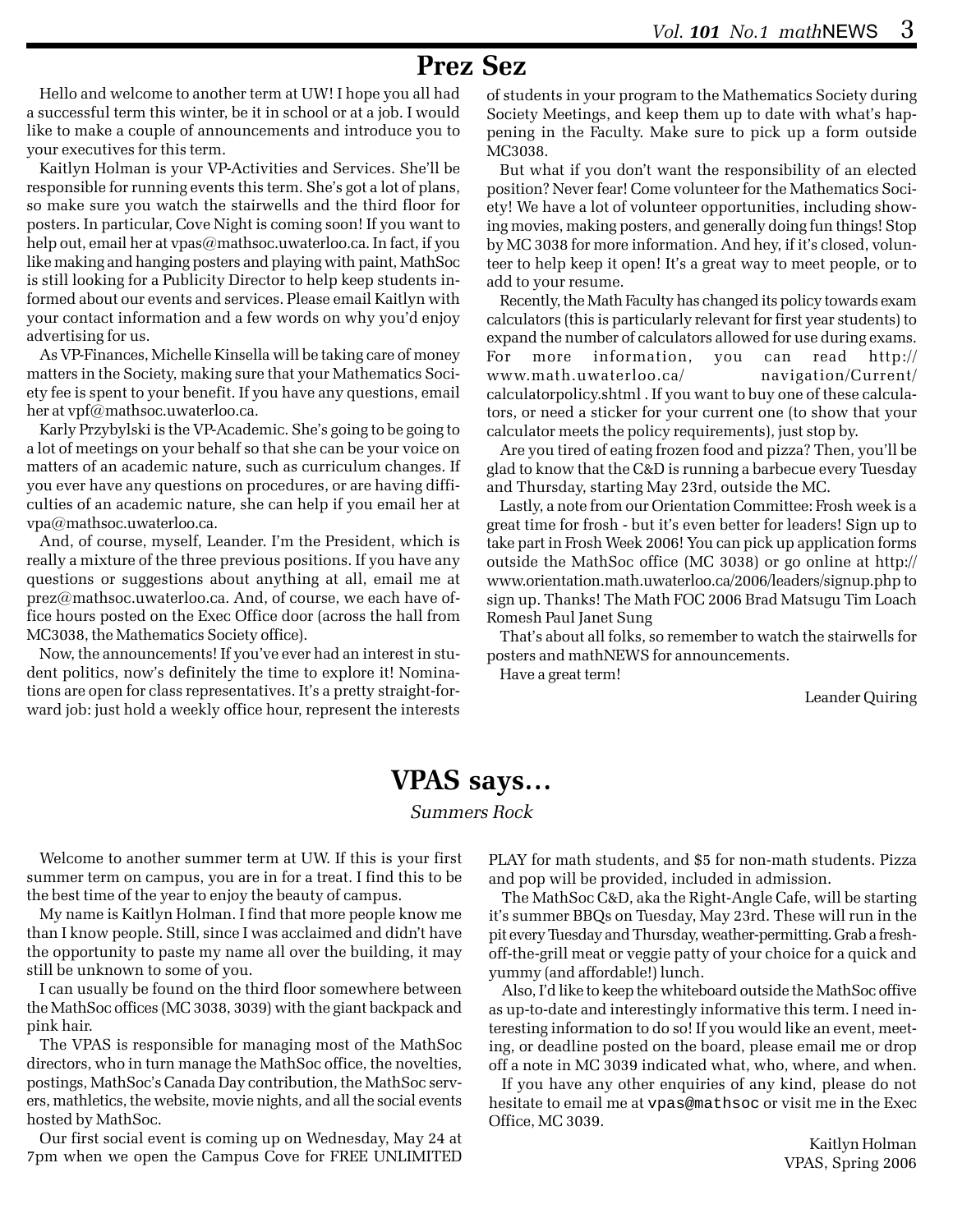### **Orientation Leader Applications are Out!**

Orientation week is a blast for first year students, but it's even more fun for leaders. If you had fun during orientation week last year, have ideas on how to improve math orientation, or want to help next year's frosh get to know the campus, then you should sign up to be a leader. There are many ways to get involved in Math Orientation 2006:

Leader - Frosh leaders spend the majority of frosh week interacting directly with the frosh. They get to participate in most of the events that the frosh do.

IceBreaker - Icebreakers run the events during frosh week, and spend more time working behind the scenes than leaders. They also get some perks that leaders don't, such as bribes during the Scavenger Hunt.

Co-ordinators - Co-ordinators are in charge of one specific aspect of Orientation week. If there's one thing you're really passionate about, whether it's planning events or smooth-talking sponsors, then consider co-ordinating it. When they aren't needed for their specific aspect of the week, co-ordinators spend most of their time as either a leader or icebreaker.

Teamsters - Like driving? A lot? Teamsters drive a van during the week, making deliveries and emergency runs for supplies. It's a lot of fun, but you have to be at least 22 years old and you require a valid G license.

Applications for all of these positions are now available outside the MathSoc office (MC 3038) and can be returned to the same location. Once you've submitted an application, be sure to sign up for an interview. The sign-up sheet is on the Orientation office door (MC 3048).

> Tim Loach, Brad Matsugu, Romesh Paul, Janet Sung Math Orientation Directors 2006

# **Want to Represent Math at UW?**

### *Help Needed at Homecoming Celebrations*

Saturday, May 27th, Waterloo will be welcoming back the class of 1981.

Just like any other Mathies, we expect that they will like to take home novelties with them. We are therefore looking for volunteers to sell novelties to alumni at registration and during their lunch break (10:00-11:30, and 12:00-2:00). If you are interested in helping us out, please email vpas@mathsoc and indicate when you are available.

Also, it seems some alumni have gone on to be quite productive, and now there are a few mathies-in-training to keep entertained while their parents tour campus and reminisce. If you are interested in helping to run some activities for our younger visitors, please contact the alumni officer, Pat Cunningham, at pcunning@uwaterloo.ca. **You will be paid for your troubles!**

So come on out and represent the Modern Mathie! These alumni must be a pretty cool group of people, since my dad graduated with them and he seemed to enjoy his time here.

Thanks!

Kaitlyn teh VPAS

# **Assassins**

### *Or, what the hell those SE kids are up to*

Have you seen some people in the math building wielding nerf weaponry? Were you at Mel's during the ill-fated shootout last week? In general, are you wondering what crazy hallucinogen we've been drinking and/or where you can get some of your own?

Unfortunately, we're not on some wonderful high. At least, most of us aren't. We're just playing a term-long round of Assassins. With gangs! There are three roaming packs of Software Engineers, heavily armed and looking to shoot members of the other teams on sight. There's rumblings of official gang shootouts in the works.

Concerned about being shot? Don't be! The darts aren't going to hurt you.\* For those of you that are nevertheless afraid, here are some tips to protect yourself.

- Armor. Nearly anything will protect you from darts. Like, cardboard boxes. And clothes.
- Avoid. The worst shootouts will be outside the classes software enginners are taking class. If you see someone camping a door with a nerf rifle, take a different route to class.
- Wear a condom. It will keep you protected. Maybe not against nerf rounds, but it's a good idea nevertheless.

### SheepNine

\*if this is not true, chances are that pretty much everything is going to hurt you, and you live in a bubble, and you don't need to be worried about being shot anyway. The darts can't penetrate your bubble.

*[Due to an incident involving, among other things, six police cruisers and three vans full of SWAT members, this event is no longer going on this term. But, due to this being at the end of the article, you still read about it anyway. — SheepNinEd]*

# **Bi-Weekly Column**

As the time draws nigh for me to write my bi-weekly article, I spent a lot of time thinking. I've been thinking about how I could bitch about how difficult it is to come up with a topic for something so trite as an opinion column as opposed to writing the column itself. It's very difficult to find inspiration for half-baked ideas and then make radical claims based off of a minute amount of information. Information that I can contort to suit my opinions. *[It's actually quite simple. For example, we should feed the squirrels and geese to homeless people in Toronto! Discuss. — SheepNinEd]*

The next hurdles in my attempt to spread my mindless personal opinions to people with nothing better to do than read. One could say that I would be imprinting my opinions on lambs. Lambs that will continue to read the innane garbage that I call an opinion column and base their beliefs off of my half-assed articles.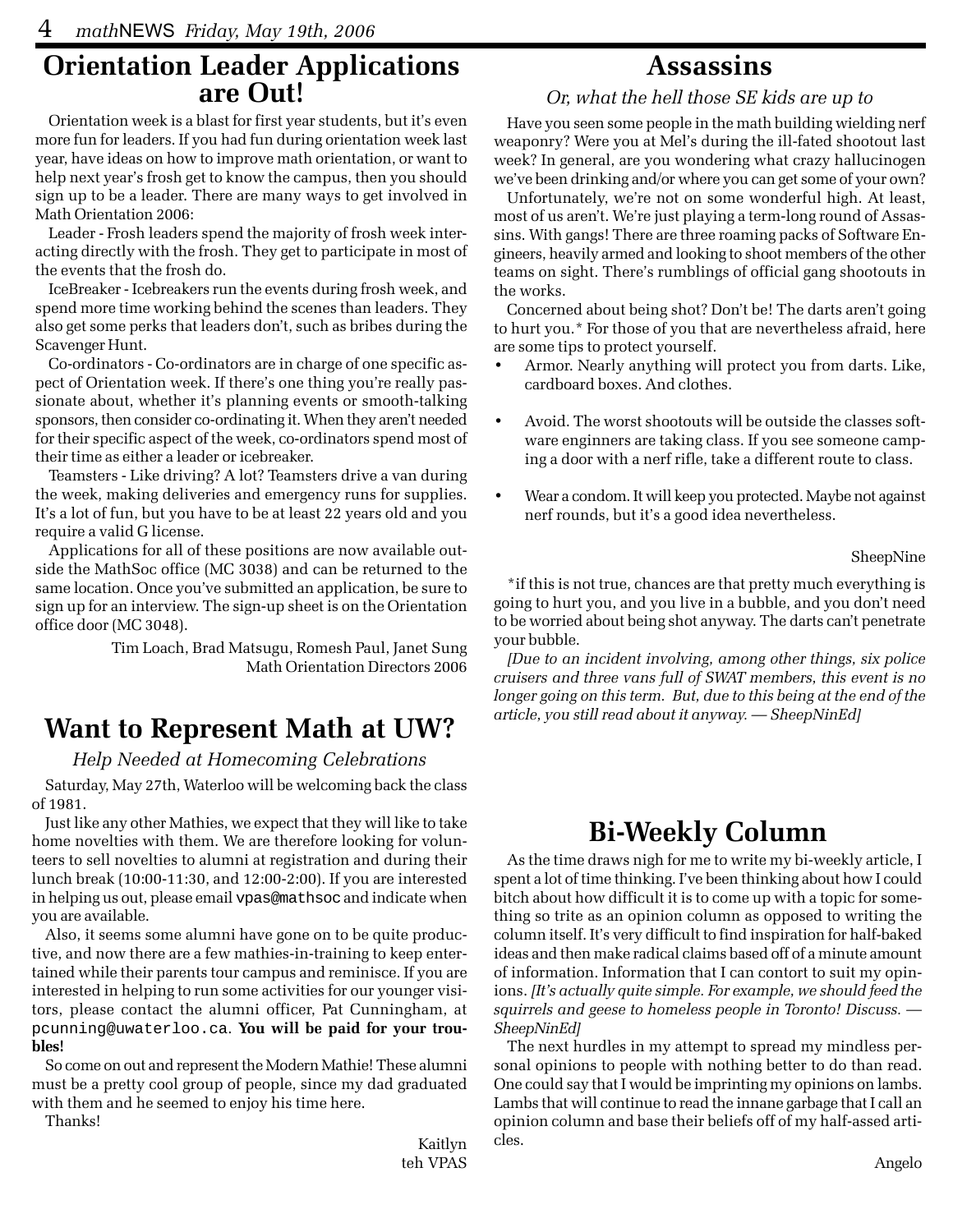# **Hot girls in the MC?!**

Welcome to a new term everyone! With a new term comes new control of Math Soc. This term it includes the appointment of three mathie girls as the new Math Soc office managers. *[That's right, all three of them. — SheepNinEd]* We have some new items for sale this term in MC 3038.

- Sweatshirts with the U Waterloo logo
- Thermal Mugs
- Pens, pencils, and paper for when you forget yours at home
- Those special calculators your profs say you need for your exams

As well as plenty of other great items for a summer term in Waterloo.

- Regulation Frisbees
- Math Nalgenes
- Lots of great t-shirts sized for both men and women!

So come stop by and check out our merchandise. While you're there you can sign up for an office hour to help us keep the office open. For more information e-mail us at office@mathsoc.uwaterloo.ca or stop by MC 3038. Hope to see you around.

Math.random() - one of the three managers

# **Open Course Content to the Unenrolled**

### *Please!*

As I'm sure you've noticed, more and more of our courses are using the "UW Angel" course management system. In general, Angel knows which courses you're enrolled in via Quest's course registration database. This is fine, but many students have encountered a frustrating problem with the way Angel operates. By default, all course information is held private to the students enrolled in a course. I am convinced that this is simply an error of oversight and should be corrected.

When course content is public to all students, it means you can try out a few different classes at the beginning of the term before making an informed decision about which you'd like to study. You can peek at upper-year courses, or review material from previous classes, or learn about some completely new topic that's studied here at your university. Something to do while you're bored on work-terms, perhaps? Or if you're having problems with registration in Quest (heh), you can keep up with the class until it's sorted out — rather than being left behind.

Course material always used to be public; for example, you can still find useful course notes for Stat333 at: http:// www.student.math/~stat333/stat333\_05\_04/

Professors should, of course, be allowed to selectively choose content that should be held private to students who are enrolled in a class. Assignment solutions are a good example of this. But course announcements and lecture slides are very useful for the general student population. I think this is as simple as flipping a bit in Angel's main configuration: content should by public be default, not private. Can someone please fix this?

Michael Biggs

# **Console Pros and Cons**

As many of you may be aware, last week was the Electronic Entertainment Expo. This year was special because this was the first real showing of two new consoles, and also the chance for another to show off what it's going to have beyond lackluster launch titles. Since *math*NEWS is a newspaper (or at least it might slightly resemble something like that), I was able to get into the press and industry only show. This means that I have a better working knowledge of all these things than any of you out there and so I'm here to tell you what to buy and what not to buy from what was shown at this year's show.

### **XBox360:**

#### **Pros:**

- It currently has the largest selection of games
- Since Microsoft sells them at a loss, buying one is an effective way of sticking it to Microsoft and contributing to their demise
- There's next to no support for the thing over in Japan, which means the game library isn't polluted with tonnes of really bad and dumb Japanese RPGs, but has good ones like Oblivion

#### **Cons:**

It's already been released so now it's much harder to rip off their competitor's ideas

### **Playstation 3:**

### **Pros:**

It has everything: they've ripped off Nintendo's motion stuff, it's as powerful or moreso than the XBox, and it's got a blue ray drive in it too

### **Cons:**

- Every game on PS3 will also be on 360. Guess which is cheaper
- By the time it comes out, you could buy like 10 other consoles for the same price as one of these things
- It'll probably install a rootkit on all the computers on the same network you connect it to

### **Wii:**

### **Pros:**

- When it's released, the Nintendo fanboys will leave the Internet alone and go play their games
- Duck Hunt 2 *[Hot damn! A chance to finally stick it to that mocking hunting dog! — SheepNinEd]*

### **Cons:**

- If you liked the original XBox controller, this one won't fit in your hand
- Say the following out loud: "I'm gonna go play with my Wii"

#### DanS

# **Do you like Cheese?**

*Join the Campus Crusade for Cheese*

*e-mail* ccch.uw@gmail.com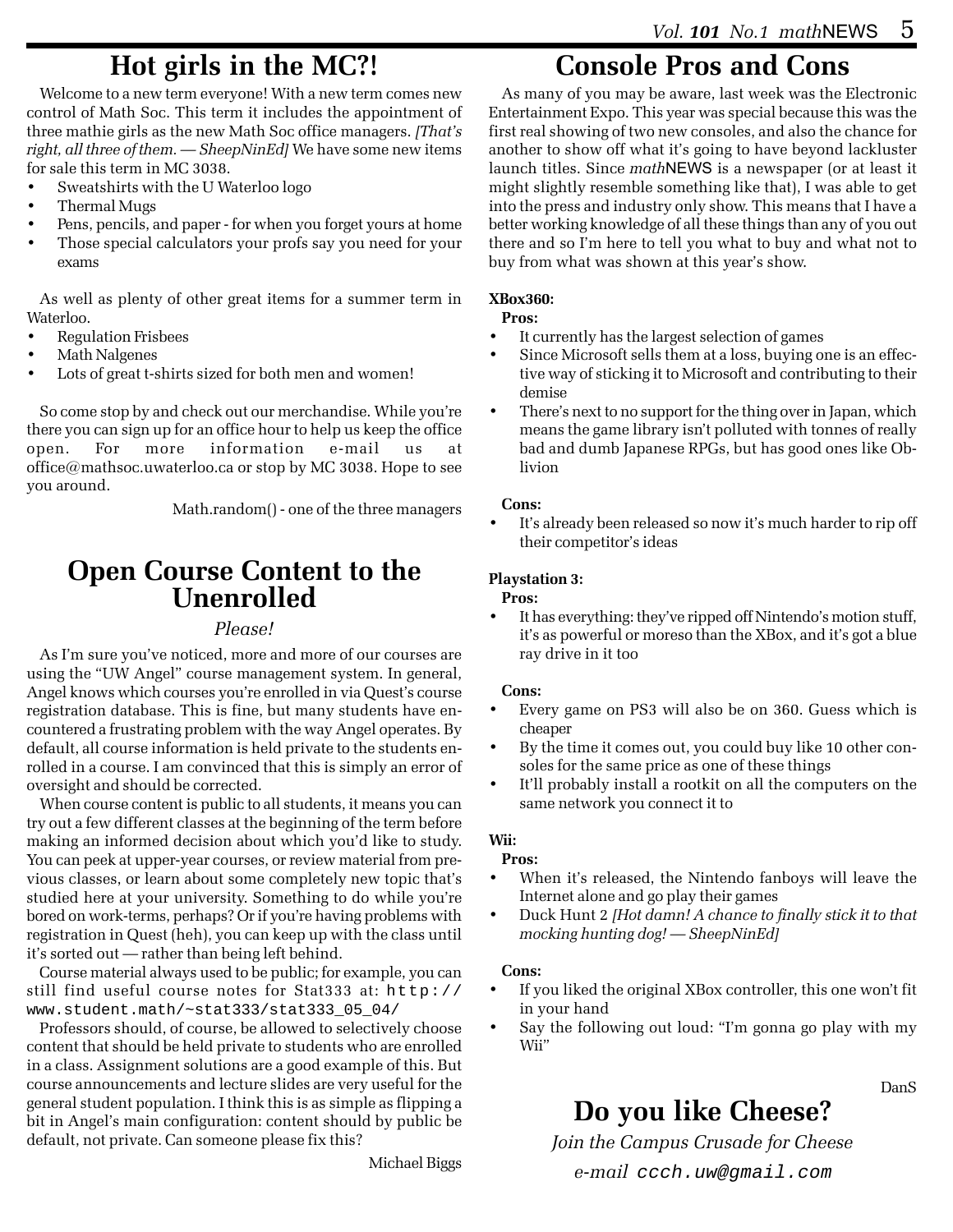# **Suikoden V**

### *Making up for number 3 and 4*

Recently, meaning about a month and a half ago, Konami released a new game from a familiar series: the Suikoden series. Developed in less than a year, yet surpringly a better game in general, this game brings a lot of the old aspects from the previous games in the series as well as develops a plethora of one new thing.

The game takes place in the much speculated about Queendom of Falena, which is given prosperity and sun by the Sun Rune. Two years prior to the story the town of Lordlake did a bit of a revolt resulting in the Queen of Falena bearing the Sun Rune and scorching the life out of the village. In the process of the revolt a valuable family heirloom was stolen. You, the prince of Falena, who takes a passive approach to the politics of the country begin to notice that your mother, Queen Arshtat, has gone a little crazy over the past two years as she keeps rambling about destroying the country. Needless to say, Suikoden V is full of plot twists and betrayals making it a very interesting political story.

The character development is much better than the last two games in the series in that: there is development. The main character, being silent, has a very expressive face and you are given the choice to constantly be a bastard or be nice to people. *[That's not really a choice — SheepNinEd]* Other characters actually have backgrounds and will tell you about them or you can find out about them in very appropriate manners. Plus, there is the return of some of the series' necessities like: Jeane, the half naked sorceress that has lived for at least 400 years. In every installment of the game, Konami never ceases to amaze with how little clothing they can make Jeane wear.

The battle system allows you to have 6 characters fighting in battle at a time, with 4 people in support. It's a standard RPG battle system that looks very pretty. Unlike the 4th installment in the series, the characters don't all have the same battle stance.

The game itself is very fun, you can get 108 people on your party, and most of the characters that aren't story characters are pretty funny. There's one knight that constantly announces that he will "dispatch the foul villain and deposit their corpse into the nearest large body of water", and the character who randomly yells while screaming profanities about the antagonist.

Thus, the game is fun, serious, and amusing all at the same time. So long as you can survive mildly irriating voice actors, then it's all good.

Angelo

# **Work for me!**

Are you graduating sometime in the next twelve months? Do you have so much free time that you don't even know what to do with it? If your answers to both these questions are yes, drop by the MGC office and help out!

Meet people who will be graduating with you! Be the first to know what is going on in the committee! Most important of all, you'll have keys to your own office!

So come on down, and sign up for a position! It looks great on your resume. Employers care about volunteer work after all.

> Ivan Chin Math Grad Committee Chair 2007

# *math***NEWS lite**

Wonder why this issue of *math*NEWS is so thin? You've picked up the new low fibre edition of *math*NEWS. In an effort to save trees and your sanity, we've decided to make *math*NEWS lighter, crispier, and more refreshing. So while we may have dropped off in quantity, fear not, we've made sure to include a corresponding drop in quality to balance things out. *[Because x/y = (x-c)/(y-c) — SheepNinEd]*

teh staff

# **A Haiku for My Pants**

There is a fire Fire is burning my pants Ow, pants on fire!

vb::sheep

# **Sudoku problems**

*Pure Math Sudoku Problem*

Prove or disprove the following is a sudoku 1 2 3 4 5 6 7 8 9 4 5 6 7 8 9 1 2 3 7 8 9 1 2 3 4 5 6 2 3 1 5 6 4 8 9 7 5 6 4 8 9 7 2 3 1 8 9 7 2 3 1 5 6 4 3 1 2 6 4 5 9 7 8 6 4 5 9 7 8 3 1 2 9 7 8 3 1 2 6 4 5 *Applied Math Sudoku Problem*

Find a practical use for a sudoku problem. *C&O Sudoku Problem*

Count the number of possible sudokus. *CS Sudoku Problem*

Write a program to solve any sudoku problem. *Stats Sudoku Problem*

What is the probability that a 9x9 grid with 1s through 9s makes a Sudoku?

### *Arts Sudoku Problem*

Fill in the following Sudoku: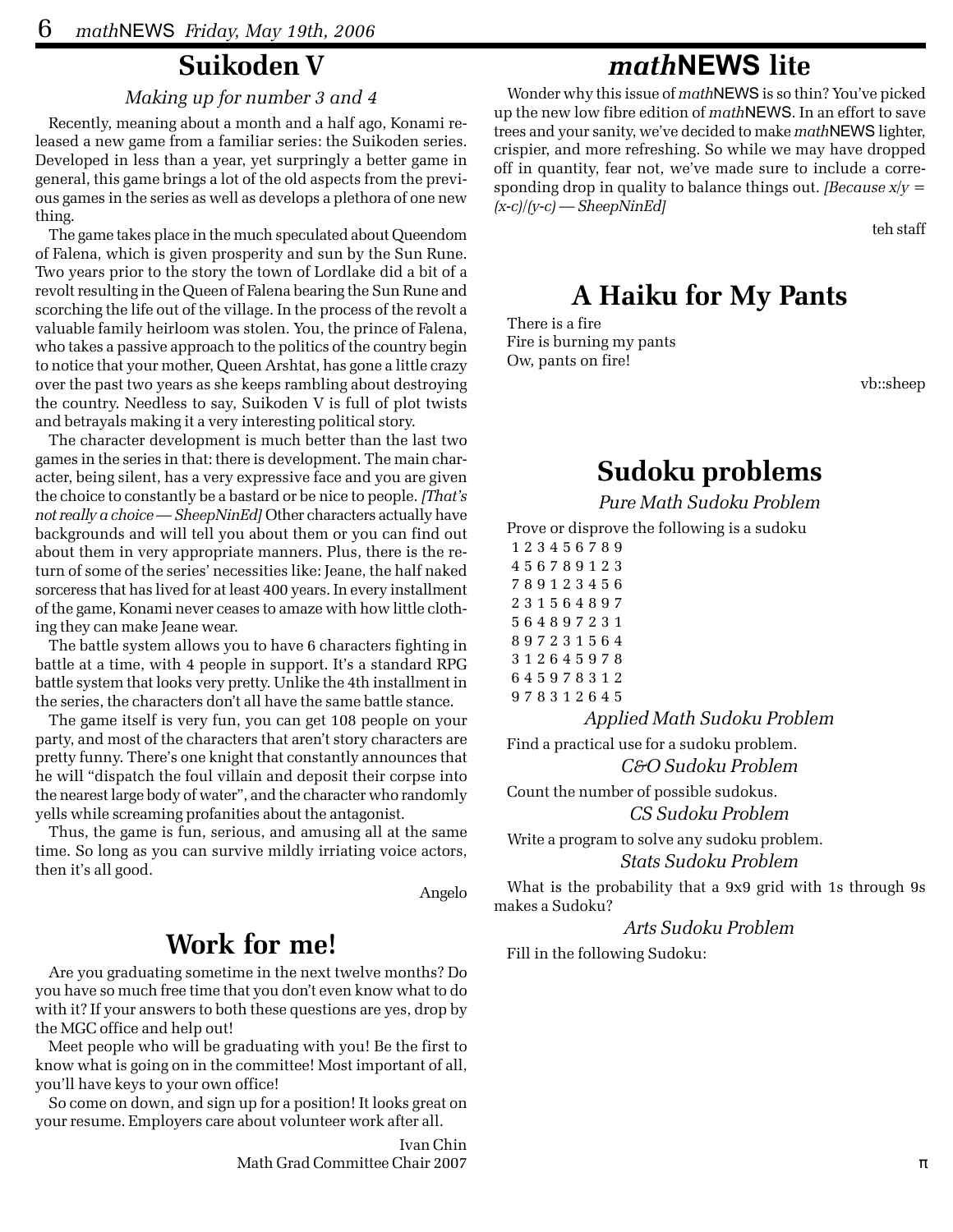# **Sudoku**

Matty, Jerry and Franklin sat around a rectangular table. Matty and Jerry shared the assignment problems and textbooks that were spread around on the table, while Franklin studied his partly-filled Imprint 25x25 Sudoku.

Jerry tried, and failed, for a while to concentrate on the assignment, until he noticed that Matty appeared distracted as well.

"So tell me, Ms. Mathews, what's on your mind today?" asked Jerry.

"It's nothing," said Matty, her voiced cracked as she spoke and she forced a cough cover it up.

"Hey, are you okay, Matty? We're here to listen," said Jerry, gesturing to himself and Franklin, "whenever you need us."

"Actually, I think I might drop out of CS," said Matty.

Jerry looked up, "Are you serious?"

"Oh Christ!" Franklin exclaimed all of a sudden, "I broke the friggin Sudoku!"

"Well," said Matty, "Microsoft finally got back to me on the coop application. They rejected it."

"So?" asked Jerry, "It's such a stupid waste of time anyway, why aren't you doing your assignments like the rest of us?"

"You don't understand," said Franklin, "I had more of it filled in than anyone else I know, I could have been the first to complete it."

"That interviewer, we connected," explained Matty, "we understood each other on a deeper level. I was certain I'd get the offer."

"If you ask me," said Jerry, "You're better off leaving the job for somebody better. I don't think you're cut out for it."

"You're wrong, man," said Franklin, "I think I can fix this thing." He grabbed another Imprint and started copying over his Sudoku.

"It must have been a mistake," said Matty, "I'm completely qualified for this job. It's perfect for me. It was meant for me."

"Just give up already, you're better off without it anyway," said Jerry.

"Look," said Franklin, pointing at the paper, "I eliminated W from this cell, when I actually meant to eliminate it from this one over here — I just need to roll back these changes here …"

"I'm going to go talk to CECS about this, I'm going to email the interviewer," said Matty.

"I hope you fail miserably with that," said Jerry, "I honestly do. You need to move on with your life."

"It's going to work, you'll see," said Franklin, "I'll be the first one on campus to solve this puzzle."

"I'll call the recruiter, I'll petition the CEO …" Matty said.

"That's crazy," said Jerry, "You're crazy, man, I- I don't know why I even talk to you at all, Franklin."

Matty looked back and forth between the two boys. "You're not even listening to me," Slightly cracking up now, "I'm facing the crisis of my life, I've lost faith in my worth and my abilities and I'm questioning every decision I've made in my life up to this very moment, and the two of you are arguing about a word puzzle."

"It's not a word puzzle …" Franklin tried to explain, but Matty regained her composure and continued, "Hey, you know what you two remind me of?"

Matty picked up the *math*NEWS, flipped to a page in the middle and started reading.

Peiran Guo

# **Mathilda Mathews**

While Jerry was still reading the *math*NEWS A boy in a green and purple jacket walked up behind Matty. He stood and glanced around awkwardly for a moment, then said, "Hey, Molly, I hope you're feeling better?"

Matty turned around, "Excuse me, are you talking to me?"

"I just want to say I heard about your father, and, and," the boy stammered.

Matty looked at him quizzically and said, "Did you just call me Molly? You got the wrong girl, pal."

The boy blinked. "Err, um, sorry, I thought you were someone from res." He turned around, walked a few steps away, hesitated for a moment, and then headed off towards the computer labs.

"That's the second time this week somebody's mistaken me for a 'Molly,'" said Matty.

"That's an uncommon name, I can look it up on UWDir," said Franklin. He did a UWDir query on his laptop.

"Well, there's an English prof named Molly, and there's a Molly in Stats," said Franklin, "…Her user name is Mrs. Fields."

"What is that, her nickname?" asked Jerry.

"No, it's her username — M-R-S-Fields."

"What's her middle name then?"

"Rebecca Stephanie; it's Molly Rebbeca Stephanie Fields."

Matty's posture straightened up in a sudden fit of deja vu. "Rebecca Stephanie? I've heard that name recently," she announced, "I just can't remember where…"

The table fell silent with the sound of quiet contemplation. Jerry, straining to comprehend the situation, finally spoke up to offer Matty his explanation.

"Mrs. Fields is a brand of cookies," he told her.

Peiran Guo

# **MathSoc Seeking SysAdmin**

### *Fabulous Resume-Enhancing Opportunity*

MathSoc is seeking a new Systems Administrator to replace the old fart doing the job now who is graduating next Winter. We have a Linux file and web server, as well as a Windows 2003 domain with about seven workstations. There's also a networked printer and a 24-port Cisco 2590 switch, but you don't really need to know much about either of those.

If you are interested in doing some volunteer Systems Administration and have a modicum of experience, please contact computing@mathsoc.uwaterloo.ca for more information.

> Eric Logan MathSoc Computing Director

# **Looking for something to do on a Monday night? Come write for** *math*NEWS**!**

Next production night begins May 29th at 6:30PM, MC 3038. Come for the people, stay for the pizza.